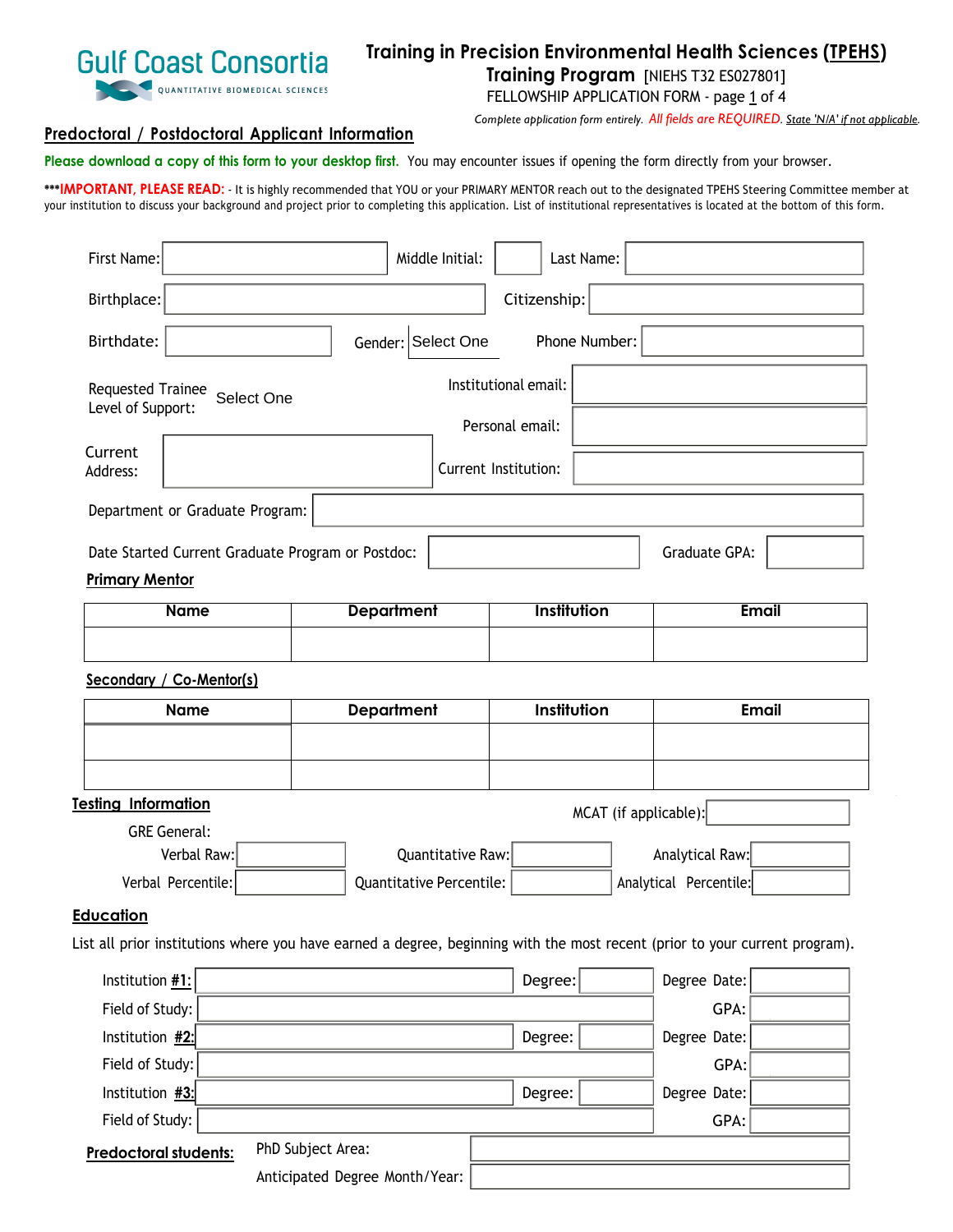

Fellowship Application form - page 2 of 4

## **TPEHS Project Information**

Project Title:

*Forthissection,pleaseattacha documenttoyourapplicationpackagewiththefollowingcomponentsandemailasa single PDFto jessica.poli@rice.edu AllsectionsMUSTbecompleted!*

**1. Project Description** (max 750 words): Explain the biological problem you are addressing, and the environmental approaches you are using to solve it.

**2. Layperson's Project Description** (max 250 words): Note, a layperson's description is a simple description that would be understandable by someone with only a basic science background. It is for general purposes only and should describe relevance to human health.

**3. Mentoring and Training Plan** (max 400 words): Provide a brief description of the plan you and your mentors have jointly developed to achieve your stated career goals. Include what specific skills/ knowledge/ training you will acquire from each mentor during your appointment. Include any anticipated didactic course work, anticipated research training, lab meetings, journal clubs, enrichment activities and personal development (e.g. writing and speaking skills), professional meetings to be attended, etc. The plan should include an estimated timeline for completion of the graduate training program (or postdoctoral fellowship) and specific milestones to be achieved. Again, this plan should be jointly developed by you and your mentors (mentors will confirm this in their Recommendation Letters).

**4. Grant Support**: List all current and previous grant support (federal or otherwise) supporting your project/stipend, including any previous or current training grant or training fellowship support. Include the project title, grant sponsor, total award amount, and dates of support.

**5. Publications**: Provide a list of all your peer-reviewed publications, abstracts, patents, patent applications. PMCID numbers must be included, where applicable. The preferred format for manuscript publications is as follows:

Halpern SD, Ubel PA, Caplan AL. Solid-organ transplantation in HIV-infected patients. N Engl J Med. 2002 Jul 25;347(4): 284-7. **6. Brief Individual Development Plan:**

## **Career Plans**

| Plan A: e.g. faculty position | and | Plan B: e.g. job in industry |
|-------------------------------|-----|------------------------------|
| Long-term career goal:        |     | Long-term career goal:       |
| Short-term goal:              |     | Short-term career goal:      |

#### **List 2-4 of your skills that need improvement**

*Examples: developing/managing budgets, how to interview, networking for job contacts, statistical skills, grant writing, teaching, dealing with conflict, delegating responsibilities, improving oral presentation skills, etc.*

## **Goals for the 12 months, including those that will improve your skills**

Include goals listed for the upcoming 12 months, starting with the month after your interview. Include presenting at the Keck *Annual Research Conference in October. To save space, do not include attending Keck Seminars and monthly trainee meetings.*

#### **a. Professional and career development workshops you will attend in the next 12 months**

*Examples:*

*Jan 2022: Workshop on how to improve and use your LinkedIn profile*

*Mar 2022: Research mentor training*

*May 2022: Workshop on starting a lab*

Sept 2022: Workshop at institution X on developing a grant budget (or interviewing skills, negotiating to minimize conflict, etc.) *List only workshops that actually will be offered the months you name.*

#### **b. Timeline and steps for preparing, writing, and publication of papers on your TPEHS project**

*Example:*

*May 2022: finish gathering data*

*June 2022: Test the application of your algorithm, refine the systems*

*Jul 2022: data analysis*

*Aug 2022: finish data analysis*

*Sept 2022: draft figures, abstract, and specific aims*

Continue through when you anticipate submitting a manuscript. Include every month from Mar 2020 to Feb 2021 or beyond.

#### **c. Required grant writing course**.

This may be a multi-month grantsmanship course at your institution, such as UTH's Grants 101 or Grants 102. (name months it will be offered), or the MD Anderson 1.5 day course (1 day on RO1s, 1/5 day on K awards), offered either in Spring or Fall. *Estimated completion date of the grant proposal (K01, R21, other; please specify).*

#### **d. Plans for conference presentations on your TPEHS project in the next 12 months**

*List anticipated conference names and dates, and types of presentations: oral, poster, podium, abstracts.*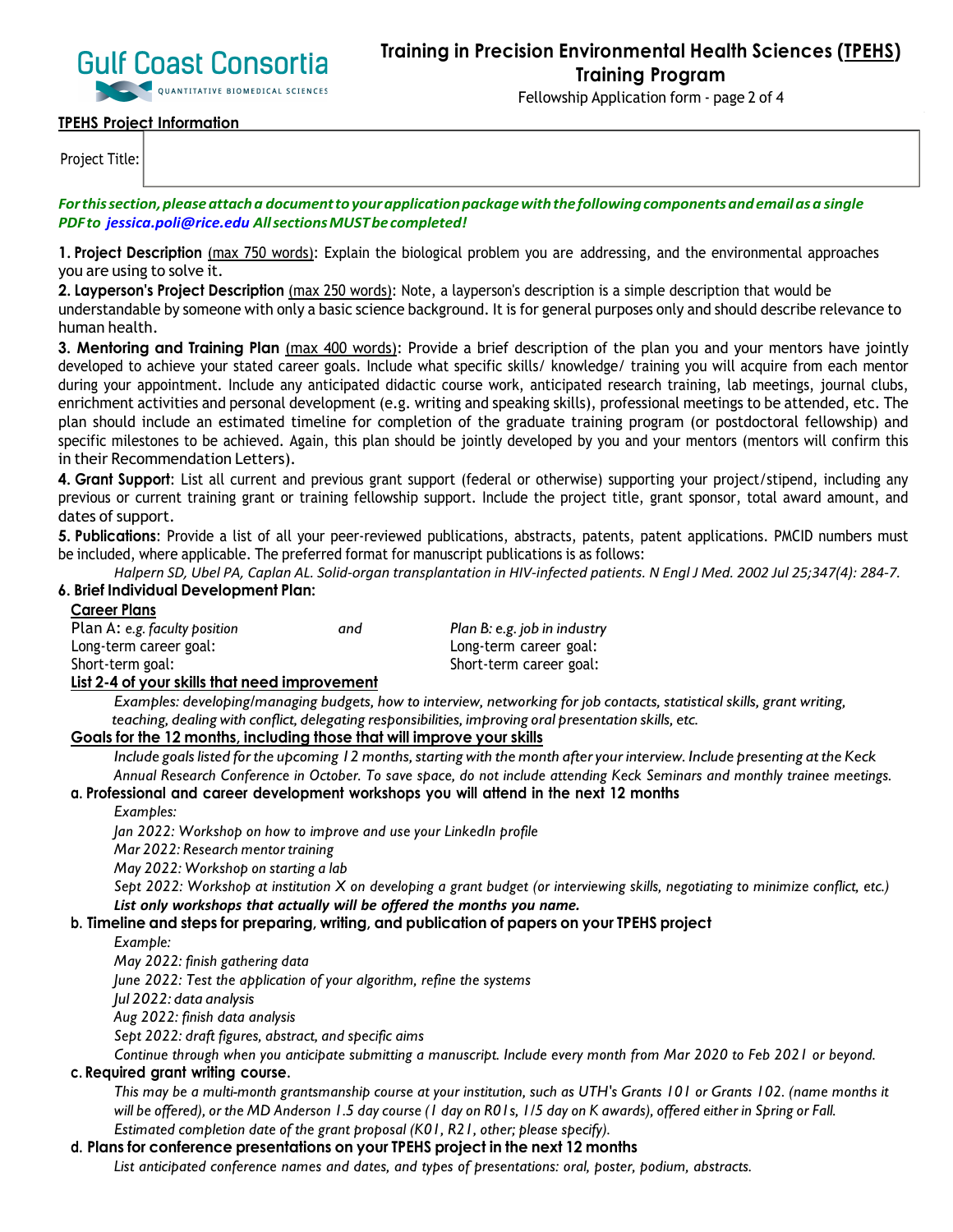

## **Training in Precision Environmental Health Sciences (TPEHS) Training Program**

Fellowship Application form - page 3 of 4

#### **Department Administrator**

| Name of trainee's department administrator responsible for processing stipend: |                        |  |  |  |  |
|--------------------------------------------------------------------------------|------------------------|--|--|--|--|
| Administrator's phone number:                                                  | Administrator's email: |  |  |  |  |
| <b>Keywords</b><br>Provide up to six key words<br>describing your research:    |                        |  |  |  |  |

**Research Information** List all prior research experience and provide the requested information in the appropriate sections below.

| <b>Role/Level</b> | PI / Mentor Name | Institution | Dates of research | Total no. of<br>months |
|-------------------|------------------|-------------|-------------------|------------------------|
| Undergraduate     |                  |             |                   |                        |
| Undergraduate     |                  |             |                   |                        |
| Graduate          |                  |             |                   |                        |
| Graduate          |                  |             |                   |                        |
| Postdoctorate     |                  |             |                   |                        |
| Postdoctorate     |                  |             |                   |                        |

**Research Ethics** Have you taken a biomedical ethics course in the Responsible Conduct of Research (RCR)?

No. If no, what course do you plan to take and when?

Yes. If yes, please provide name of course, where taken, and when it was completed.

**COMPLETED Coursework** List the TPEHS-relevant courses you have taken prior to your TPEHS appointment that you would like to count toward your TPEHS curriculum requirements.

| Course category                 | Course name, number, institution | <b>Credit Hours</b> | Semester and Year completed |
|---------------------------------|----------------------------------|---------------------|-----------------------------|
| <b>Genetics</b>                 |                                  |                     |                             |
| Environmental Health            |                                  |                     |                             |
| Data Science                    |                                  |                     |                             |
| <b>TPEHS Foundations course</b> |                                  |                     |                             |

**REQUIRED Coursework** List the TPEHS-relevant courses you will take during your TPEHS appointment to satisfy the TPEHS curriculum requirements - complete ALL sections.

| Course category                 | Course name, number, institution | <b>Credit Hours</b> | Semester and Year you plan to complete |
|---------------------------------|----------------------------------|---------------------|----------------------------------------|
| <b>Genetics</b>                 |                                  |                     |                                        |
| Environmental Health            |                                  |                     |                                        |
| Data Science                    |                                  |                     |                                        |
| <b>TPEHS Foundations course</b> |                                  |                     |                                        |